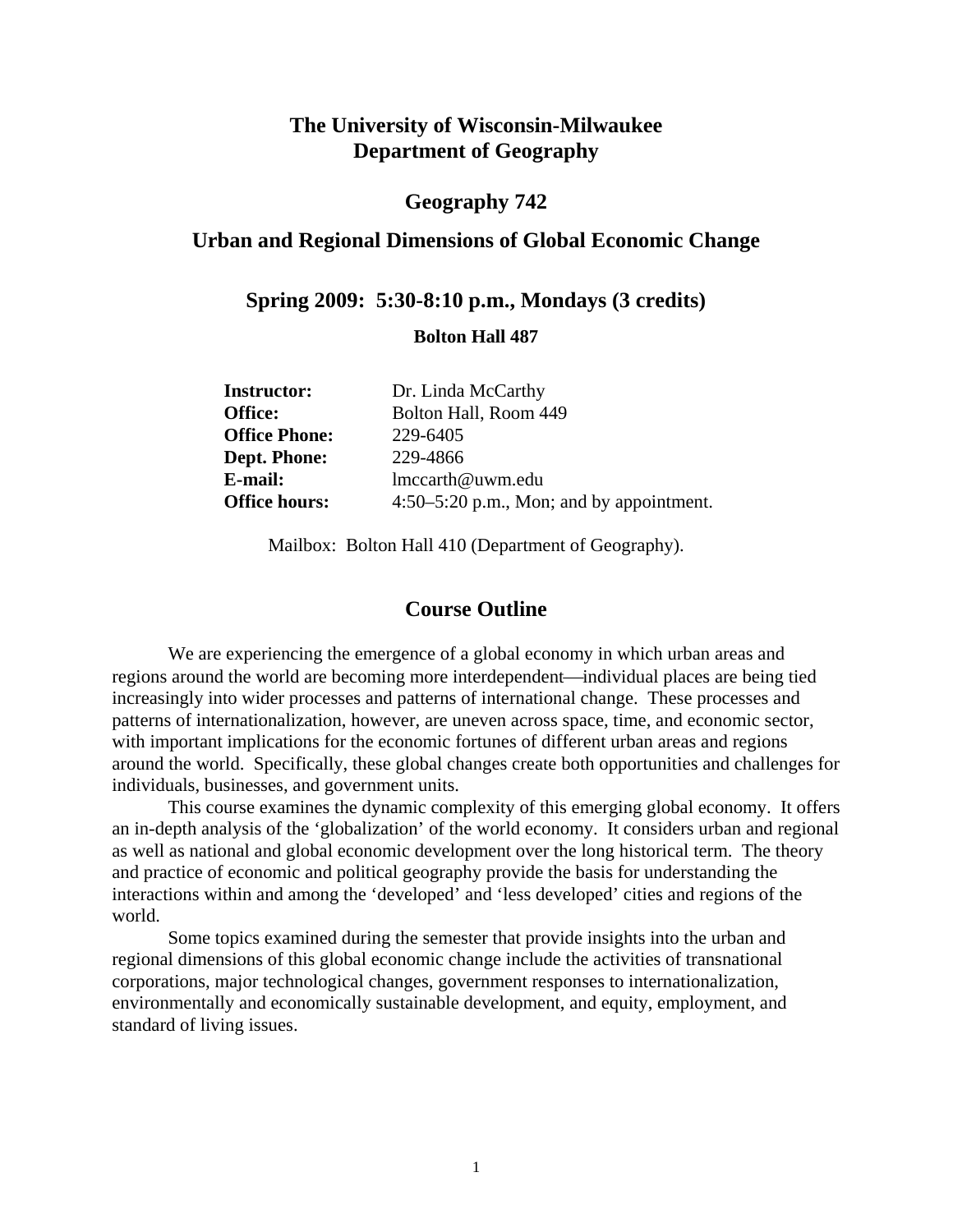## **Topics and Readings**

#### **INTRODUCTION**

**Jan 26** Introduction: A new geo-economy.

#### **ECONOMIC PATTERNS AND THE SEARCH FOR EXPLANATION**

**Feb 2** The Changing World Economy

*REQUIRED READINGS: Knox, Agnew & McCarthy, Chapter 1.* 

- *Friedman, T. L. 2000. The Lexus and the Olive Tree, Opening Scene: The World is Ten Years Old, xi-xxii + Chapter 1, 3-16 (electronic reserve);*
- *Hirst, P. and Thompson, G. 2000. Globalization A Necessary Myth? In D. Held and A. McGrew (eds) The Global Transformations Reader: An Introduction to the Globalization Debate, Ch. 4, 68-75 (electronic reserve).*

**Feb 9 Global Patterns and Trends.** 

*REQUIRED READINGS: Knox, Agnew & McCarthy, Chapter 2;* 

- *World Commission on Environment and Development. 1987. Our Common Future (the Brundtland Report), From One Earth to One World: An Overview by the World Commission on Environment and Development, 1-23 (electronic reserve);*
- *Wilbanks, T. J. 1994. "Sustainable Development in Geographic Perspective, Presidential Address in Annals of the Association of American Geographers, 84:4, 541-556 (journal available electronically via library website).*
- *Purvis, M. 2004. Chapter 2: "Geography and Sustainable Development" in M. Purvis and A. Granger (eds.) Exploring Sustainable Development, Sterling, VA: Earthscan Publications (book including Chapter 2 available electronically via library website).*

Feb 16 The Geographical Dynamics of the World Economy.

*REQUIRED READINGS: Knox, Agnew & McCarthy, Chapter 3;* 

- *Reich, R. 1990. 'Who is us?' Harvard Business Review, Jan-Feb, 53-64 (journal available electronically via library website);*
- *Reich, R. 1991. 'Who is them?' Harvard Business Review, Mar-Apr, 77-88 (journal available electronically via library website).*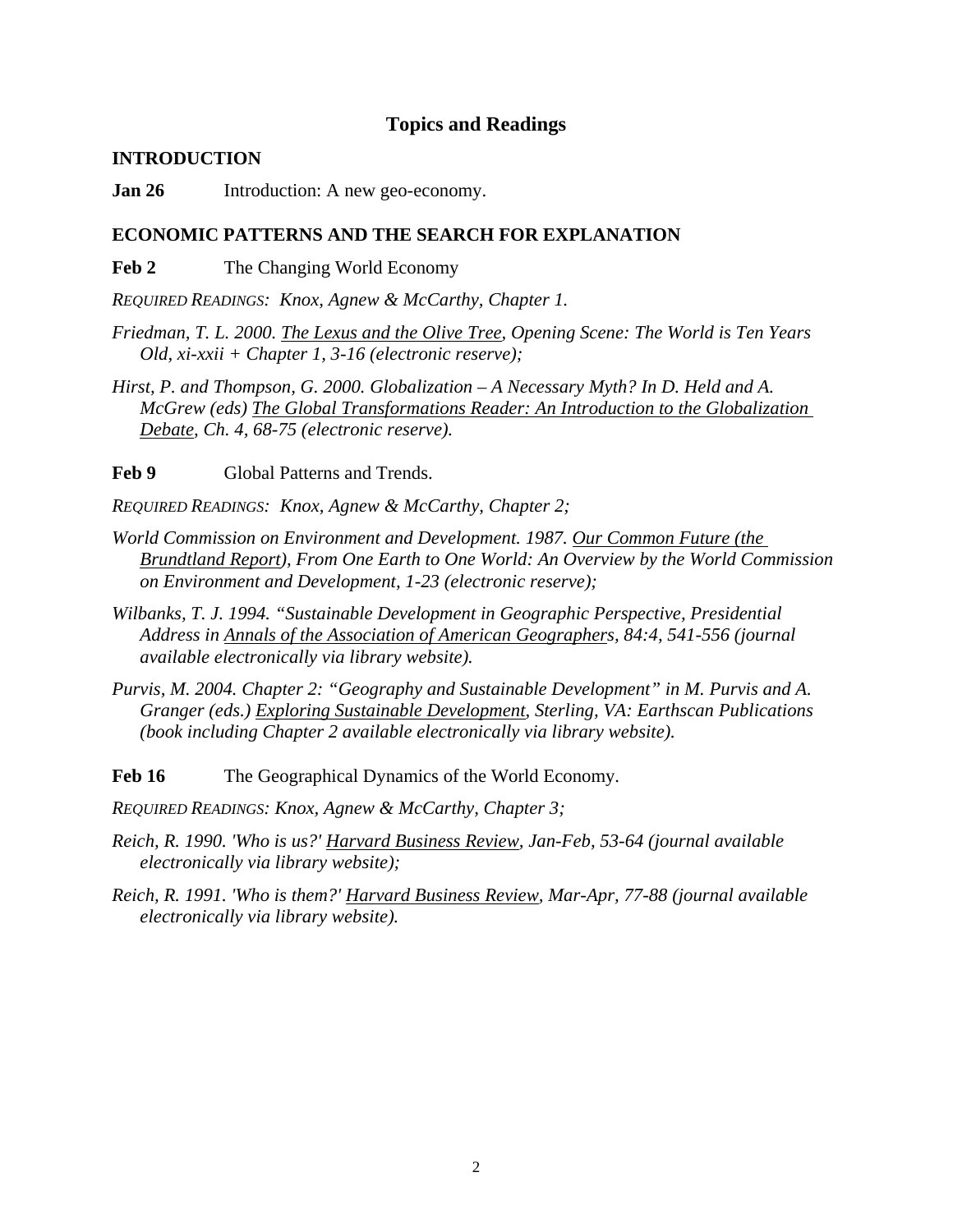### **THE RISE OF THE CORE REGION ECONOMIES**

**Feb 23** Pre-Industrial Foundations

*REQUIRED READINGS: Knox, Agnew & McCarthy, Chapter 4;* 

- *Kapstein, E. B. 1999. Sharing the Wealth: Workers and the World Economy, Chapter 1 and notes, 15-32 + 185-86 (electronic reserve);*
- *Micklethwait, J. and Wooldridge, A. 2000. A Future Perfect: The Essentials of Globalization, Authors' Note, vii-x + Introduction, xiii-xxix, + notes 347 (electronic reserve).*
- **Mar 2** Evolution of the Industrial Core Regions

### **\*\*\* Presentation PROPOSAL due at the beginning of class at the latest \*\*\***

*REQUIRED READINGS: Knox, Agnew & McCarthy, Chapter 5;* 

- *Harvey, D. 1989. From Managerialism to Entrepreneurialism: the transformation in urban governance in late capitalism, Geografiska Annaler, Series B, 71,No. 1, 3-17 (journal available electronically via library website);*
- *Krugman, P. 1994. Competitiveness: A Dangerous Obsession, in Foreign Affairs, March-April, 28-44 (journal available electronically via library website).*
- Mar 9 The Globalization of Production Systems.

*REQUIRED READINGS: Knox, Agnew & McCarthy, Chapter 6;* 

- *Gertler, M. 1988. The limits to flexibility: comments on the Post-Fordist vision of production and its geography, in Trans. Inst. Br. Geogr., Vol. 13 No. 4, 419-432 (journal available electronically via library website);*
- *Schoenberger, E. 1989. Thinking about flexibility: a response to Gertler, in Trans. Inst. Br. Geogr., Vol. 14, no. 1, 98-108 (journal available electronically via library website);*
- *Gertler, M. 1989. Resurrecting flexibility? A reply to Schoenberger, in Transactions of the Institute of British Geographers, Vol. 14, no. 1, 109-112 (journal available electronically via library website).*

### **Mar 16 SPRING BREAK**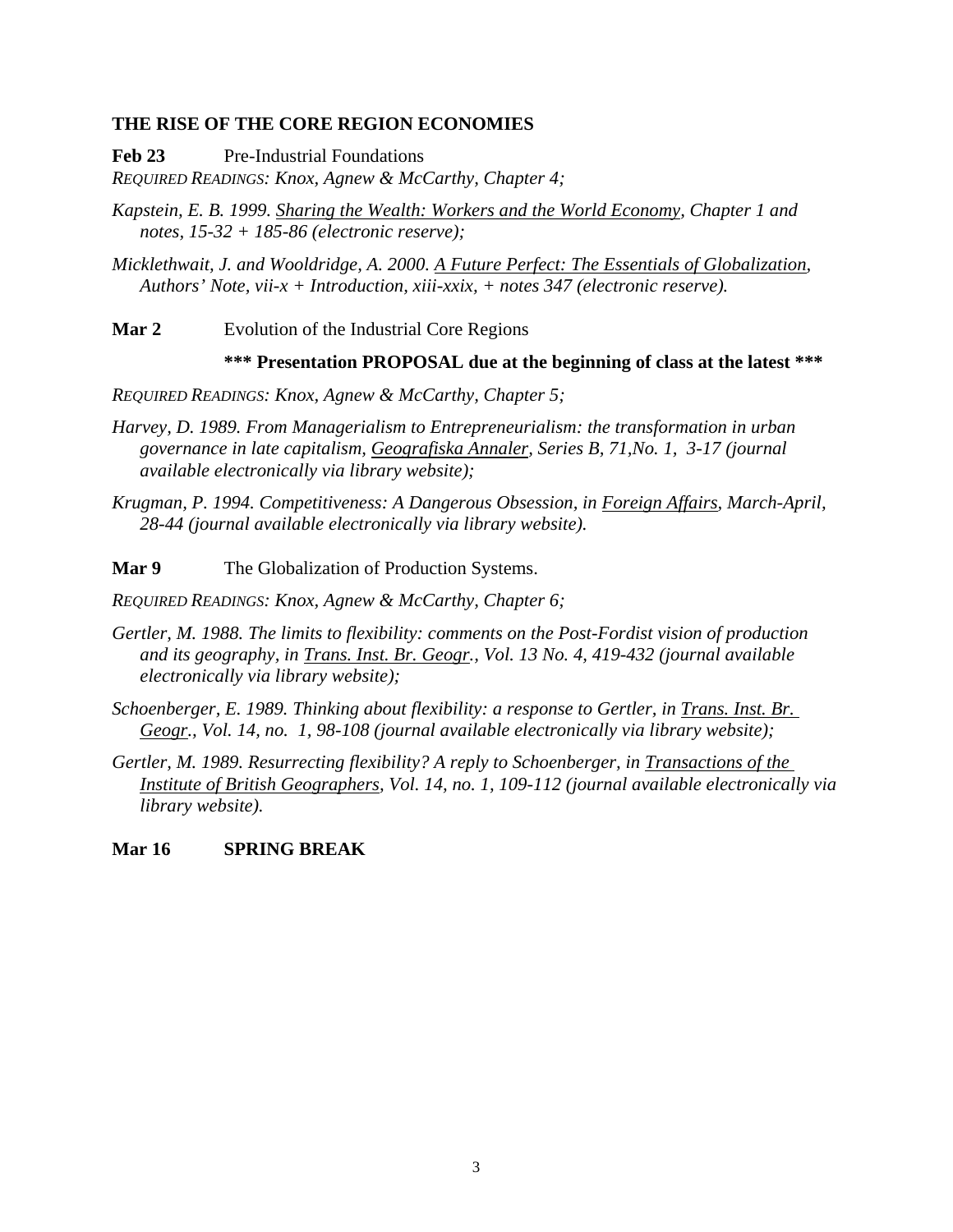**Mar 23** The Spatial Reorganization of the Core Economies **\*\*\* ONLINE DISCUSSION – Association of American Geographers Conference week \*\*\***

*REQUIRED READINGS: Knox, Agnew & McCarthy, Chapter 7;* 

- *Sassen, S. 1991. The Global City: New York, London, Tokyo Ch. 1 + 9 (+Ch. 8 FYI), 3-16, 245- 320 (electronic reserve).*
- *Hamnett, C. 1994. Social Polarisation in Global Cities: Theory and Evidence, Urban Studies, Vol. 31, No. 3, 401-24 (journal available electronically via library website)*
- *Burgers, J. 1996. No Polarisation in Dutch Cities? Inequality in a Corporatist Country, Urban Studies, Vol. 33, No. 1, 99-105 (journal available electronically via library website)*
- *Hamnett, C. 1996. Why Sassen is Wrong: A Response to Burgers, Urban Studies, Vol. 33, No. 1, 107-110 (journal available electronically via library website)*

### **SPATIAL TRANSFORMATION OF THE PERIPHERAL REGIONS**

**Mar 30** The Dynamics of Interdependence: Transformation of the Peripheral Regions.

*REQUIRED READINGS: Knox, Agnew & McCarthy, Chapter 8;* 

- *Green, C. A. 2007. Between the devil and the deep blue sea: Mercantilism and free trade, Race & Class*, Vol. 49, No. 2, 41-56 (*journal available electronically via library website*).
- *Taylor, I. 2004. Blind spots in analyzing Africa's place in world politics, Global Governance, Vol. 10, 411-417 (journal available electronically via library website);*

Apr 6 **Agriculture: The Primary Concern?** 

*REQUIRED READINGS: Knox, Agnew & McCarthy, Chapter 9;* 

- *McGowan, K. 2001. Lessons from around the World, American Demographics, September, 50- 53 (journal available electronically via library website);*
- *United Nations Development Programme (UNDP). 2001. Human Development Report New York: Oxford University Press, Overview, 1-8 (available electronically at: [http://hdr.undp.org/reports/global/2001/en/pdf/front.pdf\)](http://hdr.undp.org/reports/global/2001/en/pdf/front.pdf).*

**Apr 13** Industrialization: The Path to Progress? **\*\*\* PowerPoint "conference-style" PRESENTATION in digital form due at the beginning of class at the latest \*\*\***

*REQUIRED READINGS: Knox, Agnew & McCarthy, Chapter 10;* 

*Carmody, P. 1997. Neoclassical practice and the collapse of industry in Zimbabwe: The case of textiles, clothing, and footwear, Economic Geography, Vol. 74, No. 4, 319-343 (electronic reserve).* 

*Hudson, R. 1995. Institutional Change, Cultural Transformation, and Economic Regeneration: Myths and Realities from Europe's Old Industrial Areas, in A. Amin & N. Thrift (eds.) Globalization, Institutions, and Regional Development in Europe, 196-216 (electronic reserve).*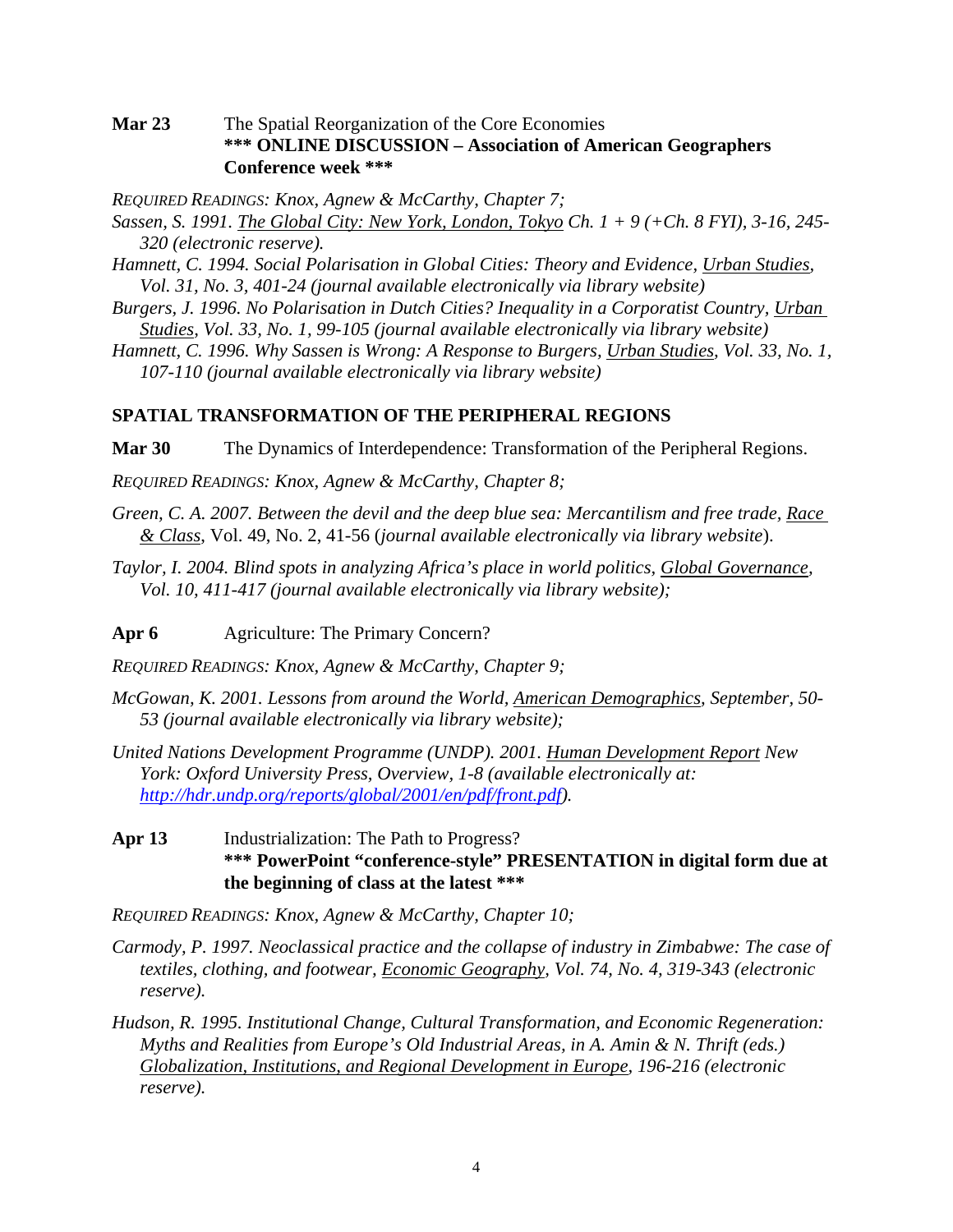## Apr 20 Services: Going Global? **PowerPoint "conference-style" presentations in class.**

*REQUIRED READINGS: Knox, Agnew & McCarthy, Chapter 11;* 

*Amiti, M. and Wei, S-J. 2005. Fear of Service Outsourcing: Is it Justified? Economic Policy*, Vol. 42, 307-47. (*available electronically at: <http://www.oecd.org/dataoecd/44/24/35333668.pdf>*).

*Karmarkar, U. 2004. Will you survive the services revolution? in Harvard Business Review, June, Vol. 82, No. 6, 101-107 (journal available electronically via library website);* 

## **ADJUSTING TO A NEW GLOBAL ECONOMY**

**Apr 27 Transnational Integration PowerPoint "conference-style" presentations in class.** 

*REQUIRED READINGS: Knox, Agnew & McCarthy, Chapter 12;* 

- *Jessop, B. 2004. Hollowing out the 'nation-state' and multi-level governance. In P. Kennett (ed.) A Handbook of Comparative Social Policy, Ch. 1, 11-25 (electronic reserve).*
- *Ohmae, K. 1995. "Putting Global Logic First," in Harvard Business Review, Vol. 73, No. 1, 119-25 (journal available electronically via library website).*

**May 4** The Reassertion of the Local and Regional in the Age of the Global: Localities and Regions Within the World Economy. **PowerPoint "conference-style" presentations in class.** 

*REQUIRED READINGS: Knox, Agnew & McCarthy, Chapter 13;* 

- *Cox, A. and Mair, A. 1988. Locality and Community in the Politics of Local Economic Development, in Annals of the Association of American Geographers, 78:2, 307-325 (journal available electronically via library website);*
- *Hudson, R. and Sadler, D. 1986. Ch. 9, Contesting works closures in Western Europe's old industrial regions: defending place or betraying class? in A. Scott and M. Storper (eds.) Production, Work, Territory, 172-193 (electronic reserve).*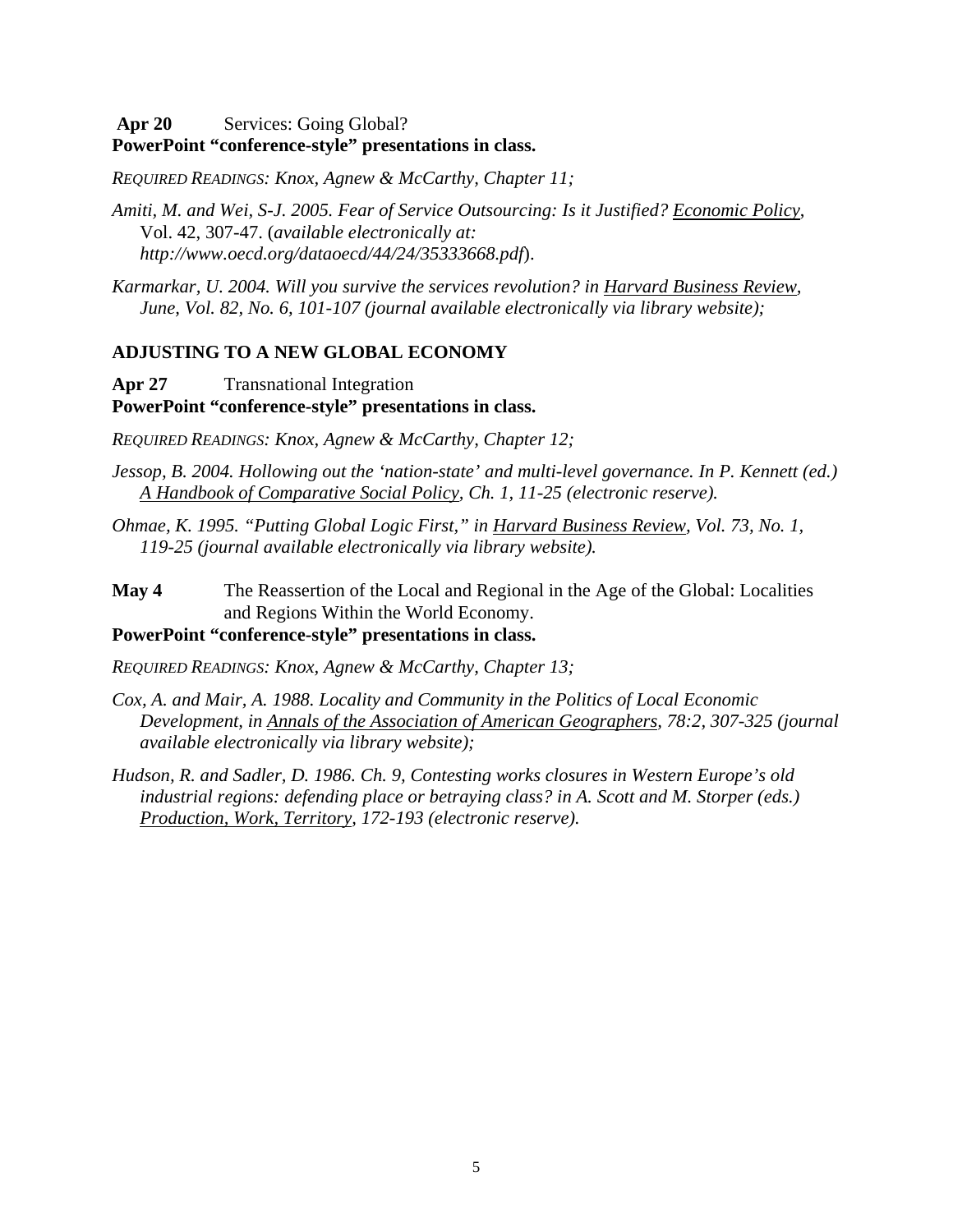# **Required Readings**

- 1. Knox, Paul, John Agnew, and Linda McCarthy (2008) *The Geography of the World Economy*, 5<sup>th</sup> edition, London: Hodder.
- 2. All additional required readings, as indicated, are on UW-M's library's electronic reserve website **or** are available to students in electronic journal format via UW-M library website or other website(s).

## **Course Requirements, and University and Departmental Policy**

 The format of this seminar is in class discussion. Students are expected to attend all seminar meetings, to formulate questions and issues for discussion during selected class meetings which individual students will lead, to participate fully in all class discussions, to submit the four written papers on time, and to prepare and present a "conference-style" PowerPoint Presentation.

Grades in this course will be assigned based on your performance as follows:

### **(1) Class participation - 52% of grade (13 class meetings x 4% (3% for participation + 1% for handwritten/typed answers (including 4% for online participation during AAG conference week)); no discussion Week 1).**

During each class meeting, student participation will be judged based on quality and quantity on a 1 - 3 scale: excellent (A); adequate (B); poor (C). For example, to receive an A for a particular class meeting, a student should join in regularly in the class discussion and make some good contributions—insightful comments based on a critical and thoughtful reading of the required texts. A grade of "B" for a class meeting might be given for a student who did not participate a great deal in the discussion but who made a limited number of extremely good comments nonetheless. A grade of "C" for a particular class meeting would be given to a student who hardly participated at all in the discussion or who participated a great deal but whose comments were extremely poor and not based on a careful reading of the material.

 Ideally, students should not only show a basic understanding of the content of the reading, but also actively critique the content, recognize inconsistencies, identify bias, argue succinctly, etc.

Signs of improvement in a student's participation throughout the semester will also be taken into account in assigning grades.

#### **In class participation: 3%**

### **Student handwritten or typed answers to each week's discussion questions (including your own): 1%**

If illness prevents a student from coming to class, and a doctor's note is not provided, for the first absence please submit handwritten or typed answers to that week's discussion questions toward a makeup grade as soon as possible, and no later than one week, after class that was missed. A doctor's note is required for the second and subsequent absences.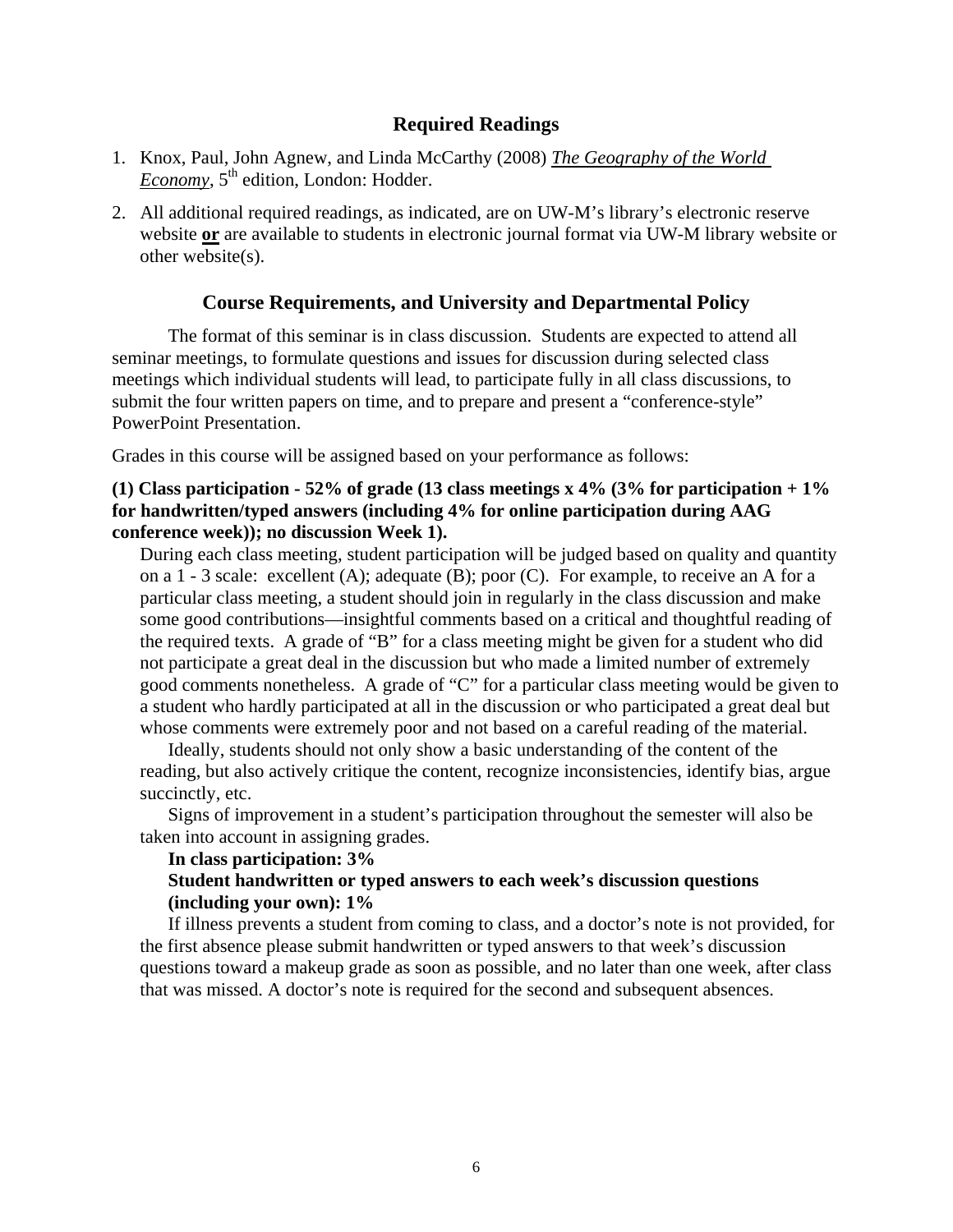#### **(2) Question/issue preparation and leading discussion – 8% of grade (c. 2 times).**  Question/issue preparation and leading discussion: c. 2 different weeks during the

semester—selected from two to three of the four different parts of the Knox *et al.* text.

Each week, individual students will be responsible for leading the seminar discussion. This involves providing all students and the instructor with 4-5 important questions or issues raised by the readings that provide fruitful material for the seminar discussion on the following Monday. These questions/issues must be distributed by e-mail **by noon on Friday** prior to the Monday class meeting in order to give the other class participants time to consider them and come prepared to discuss them on Monday (the penalty for missing this deadline is –1% for 1-3 hours late, –2% for 3-6 hours late, and –3% for 6+ hours late). Please also include the questions in the body of the e-mail message if you prefer to e-mail the questions as an e-mail attachment in MS Word.

\*\*\* The questions you come up with should be ones that the students in the class can answer based primarily on the ideas/arguments/assumptions in the reading for that week's (and as the semester progresses, previous weeks') readings. Try *not* to raise the kind of speculative questions that require information or knowledge about trends or policies that are not covered in enough detail in the readings to be able to be discussed by all students. That is, do not assume that students will have knowledge about trends or policies not covered in the readings or that their knowledge of material outside the readings will be comprehensive enough to form the basis of a discussion by all.

Also, try to raise questions that are clear; the questions should be understandable to all students so that everyone can come to class prepared to answer the questions (rather than coming to class needing clarification about what a question was actually asking). The questions should also be focused i.e. not so unwieldy that there are multiple questions within each question.

Similarly, do not ask questions that are so general/generic that it is difficult for students to "sink their teeth" into the question. Avoid questions that merely ask students to describe the contents of a reading or readings—these kinds of questions can lead to a boring discussion with students merely reciting what they read. Assume at the graduate level that students can understand what the author is saying and that they are ready to more actively engage and interrogate the readings.

Basically, ask questions that involve actively critiquing the content, recognizing inconsistencies, identifying bias, etc. These kinds of questions are also not likely to get exactly the same answer from every student (in contrast to a question about describing the content).

A good test for whether your questions will form the basis for a lively discussion by all of the students in the class is to ask: "can the questions that I am raising be answered by everyone who did the readings for that week and form the basis of a lively discussion and debate about the authors' ideas, arguments, assumptions, methodologies, etc.?"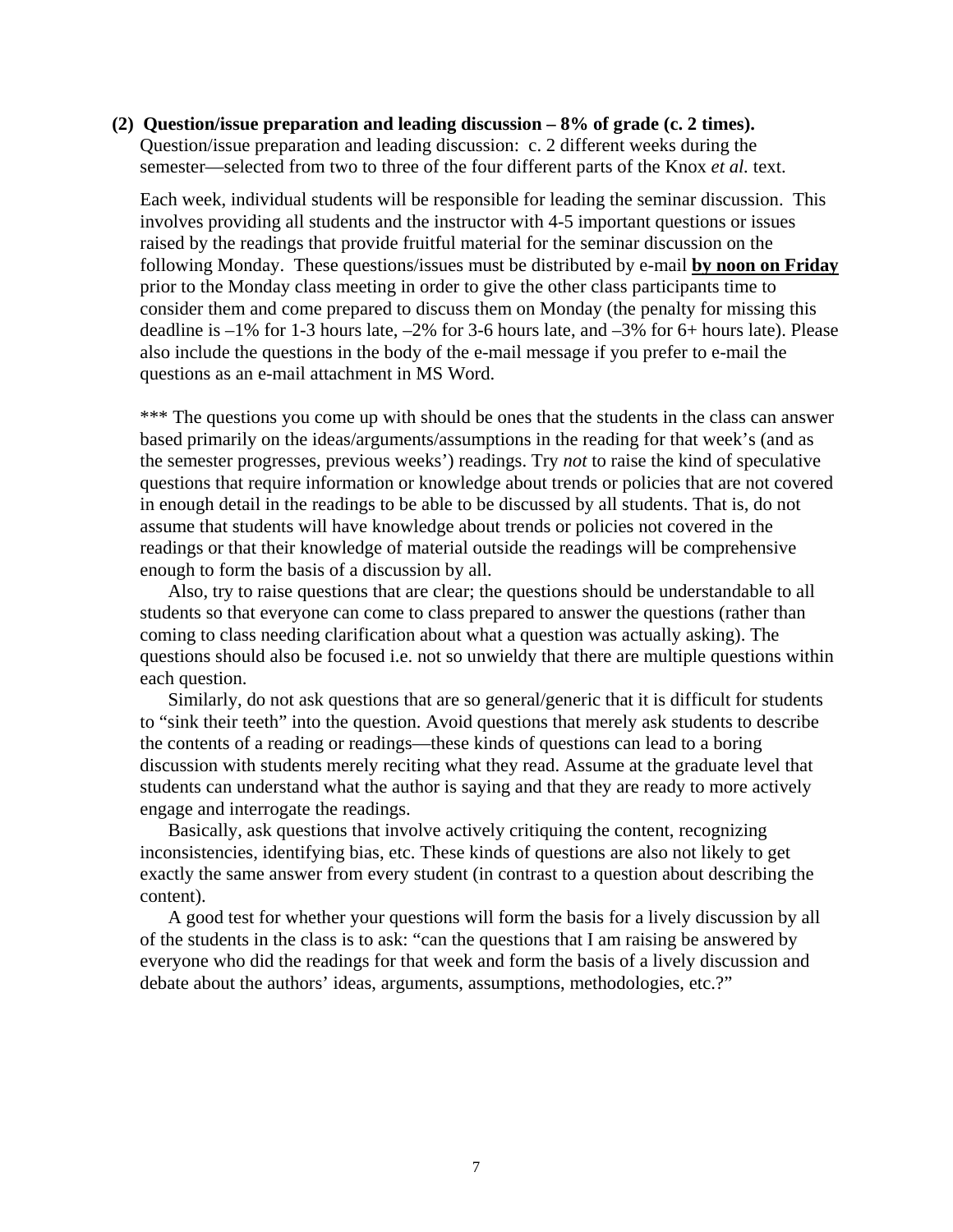## **(3) Reaction papers – 28% of grade (PI=4%; P2=6%; P3=8%; P4=10%).**

Four reaction papers (4 - 5 pages, 12 point font, typed, double-spaced) PLUS bibliography – with each of the four papers selected from each of the four different parts of the Knox *et al.* text - due at the **beginning** of class on the day of that discussion.

\*\*\* The reaction papers should contain your own critical reaction to all of the readings for that week. The bulk of the 4 - 5 pages of your paper should be your critique of the papers, with only a minimum amount of space given to describing the contents of the papers. Consequently, most of your paper will comprise your critical analysis of each paper—that is, your "interrogation" of the paper and the author's arguments (rather than a descriptive synopsis of the paper and author's arguments).

For example, you can critique particular individual arguments in each of the readings, or focus on the underlying assumption of the readings and critique these if appropriate, etc. An "internal" critique of the paper provides your argued opinion on how you think the author(s) in each case adequately addressed the research questions/agenda they set out to achieve, (the appropriateness of the methodology used, if relevant), and in particular, the weaknesses of some of their argument(s), with a brief mention of some of the strengths of the paper and the validity of the conclusions [Clearly, because of the limitation of a 4-5 page paper, you are not expected to address every single thing that the authors mention].

In addition to critiquing the arguments made by the authors in the paper, if possible, you should also attempt to do an "external" critique of the paper by, for example, (a) mentioning how you see the paper fitting into the broader literature in terms of the questions asked and the quality of the research and (b) identifying vital issues or questions that you think that the author(s) *neglected* to address. At the same time, make sure that you do not neglect to focus attention to what the authors *did* address and argue when you write your "internal" critique of each of the readings. As the semester progresses, you will be able to use the information and arguments from other papers you have read as "ammunition" to support your own assessments of the quality of the arguments in each week's readings.

See the end of this syllabus for further helpful advice on "Critical Reading" that has been exerpted from *Reading Economic Geography* (2004) by T. J. Barnes, J. Peck, E. Sheppard, and A. Tickell (eds.), Malden, MA: Blackwell, pp. 7-9.

Please note that any of the four papers that are handed in after the deadline will **not** be accepted.

 **(4) Student PowerPoint "conference-style" presentations in class: April 20 – May 4 – 12% of grade (2% for Proposal and Bibliography due March 2; 10% for PowerPoint (8%) due April 13and Presentation in class (2%) April 20-May 4).** 

Students should individually select a topic related to a particular aspect of the urban and regional dimensions of global economic change that particularly interests them, and prepare and submit a one-page proposal plus one-page bibliography, and then, following feedback, prepare a 15-minute "conference-style" PowerPoint presentation to be presented in class during the period April 20 – May 4.

Late penalty: minus 10% for each day of lateness for the proposal and bibliography or the PowerPoint presentation.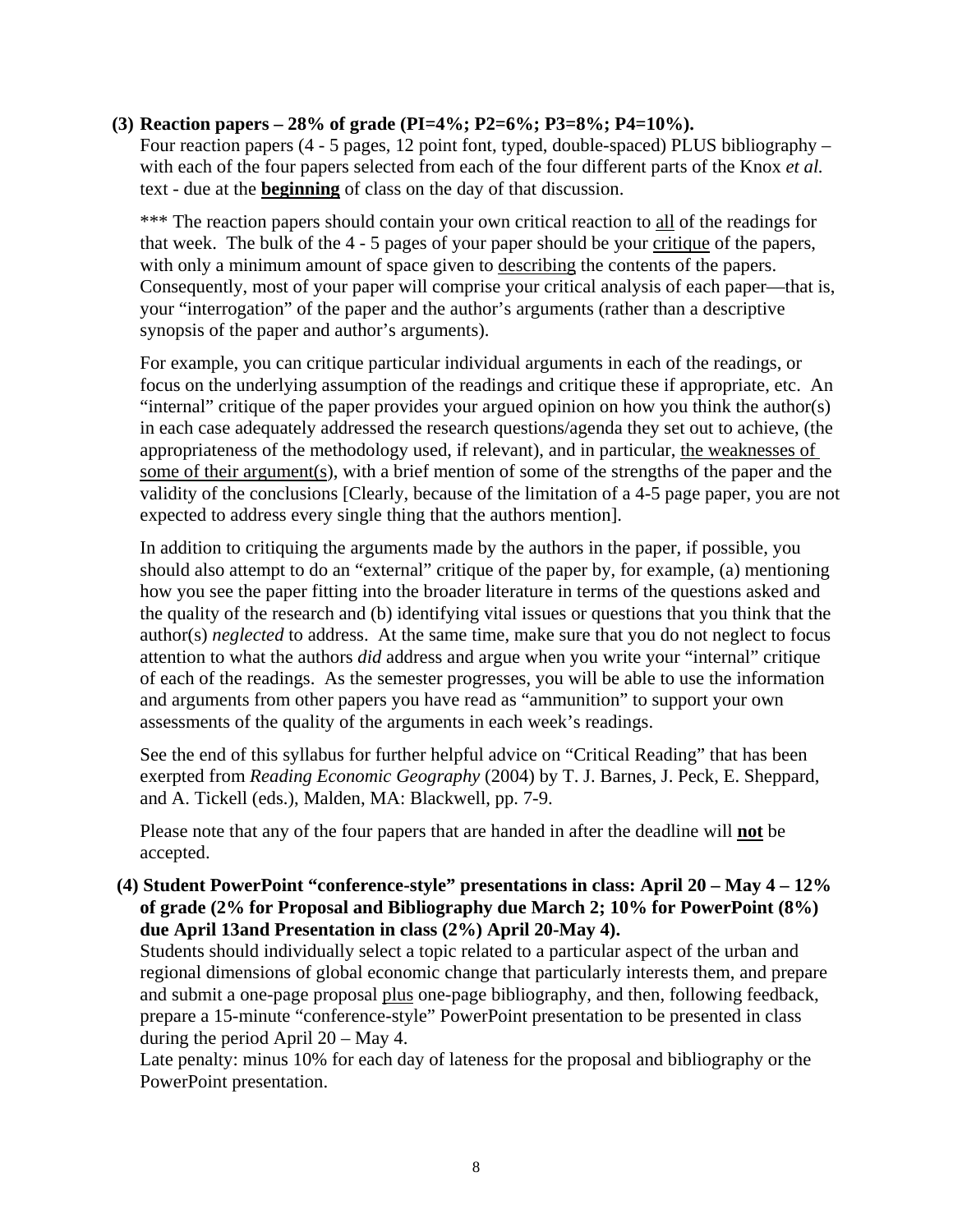Grades are assigned using the following scale:

| A       | 93-100%   | Achievement of outstanding quality.                    |
|---------|-----------|--------------------------------------------------------|
| $A-$    | 90-92     | Achievement of slightly less than outstanding quality. |
| $B+$    | 87-89     | Achievement of slightly more than high quality.        |
| B       | 83-86     | Achievement of high quality.                           |
| $B-$    | 80-82     | Achievement of slightly less than high quality.        |
| $C_{+}$ | 77-79     | Work of slightly more than acceptable quality.         |
| C       | $73 - 76$ | Work of acceptable quality.                            |
| $C-$    | $70-72$   | Work of slightly less than acceptable quality.         |
| $D+$    | 67-69     | Work slightly below the quality expected.              |
| D       | 63-66     | Below the quality expected.                            |
| $D-$    | $60 - 62$ | Barely above failing.                                  |
| F       | $\leq$ 59 | Failure.                                               |

There will be no extra credit offered in this course.

Registration Policies for late registration, change, add/drop and withdraw

FEB. 6: LAST DAY to register late, add full-term classes, change sections, change to audit without fee penalty, change from a graded basis to audit or credit/no credit status (or vice versa) and drop full-term classes for full refund.

FEB. 20: LAST DAY to drop full-term classes with partial refund or withdraw without notation of "W" on academic record (withdrawal fee assessed).

MARCH 27: LAST DAY to drop or withdraw from full-term classes. A notation of "W" will appear on your academic record for all classes.

**Participation by Students with Disabilities:** If you need special accommodations in order to meet any of the requirements of this course, pleas contact me as soon as possible.

**Accommodations for Religious Observances:** Students will be allowed to complete examinations or other requirements that are missed because of a religious observance.

**Academic Misconduct:** The University has a responsibility to promote academic honesty and integrity and to develop procedures to deal effectively with instances of academic dishonesty. Students are responsible for the honest completion and representation of their work, for the appropriate citation of sources, and for respect of others' academic endeavors.

 Academic dishonesty is any act by a student that misrepresents the student's own academic work or that comprises the academic work of another. Examples include cheating on examinations, plagiarizing (misrepresenting as one's own any work done by another), depriving another student of necessary course materials, or sabotaging another student's work.

 To avoid charges of **PLAGIARISM** and academic misconduct proceedings, you must accurately and fully cite any sources you use in your papers. It is perfectly acceptable to quote or paraphrase another's work if you appropriately credit the source. If you quote from another author, you must place the quotation in quotation marks and provide the author's name and date of publication in parenthesis with the page number(s) as well as the full citation in your bibliography (Last name, first name, date of publication, title of publication (if book; if an article or book chapter, then provide the title of the article or book chapter and the name of the book (with authors/editors) or journal), publisher, place of publication, page numbers (for articles and book chapters)). If you paraphrase another author's words, then you do not need to use quotation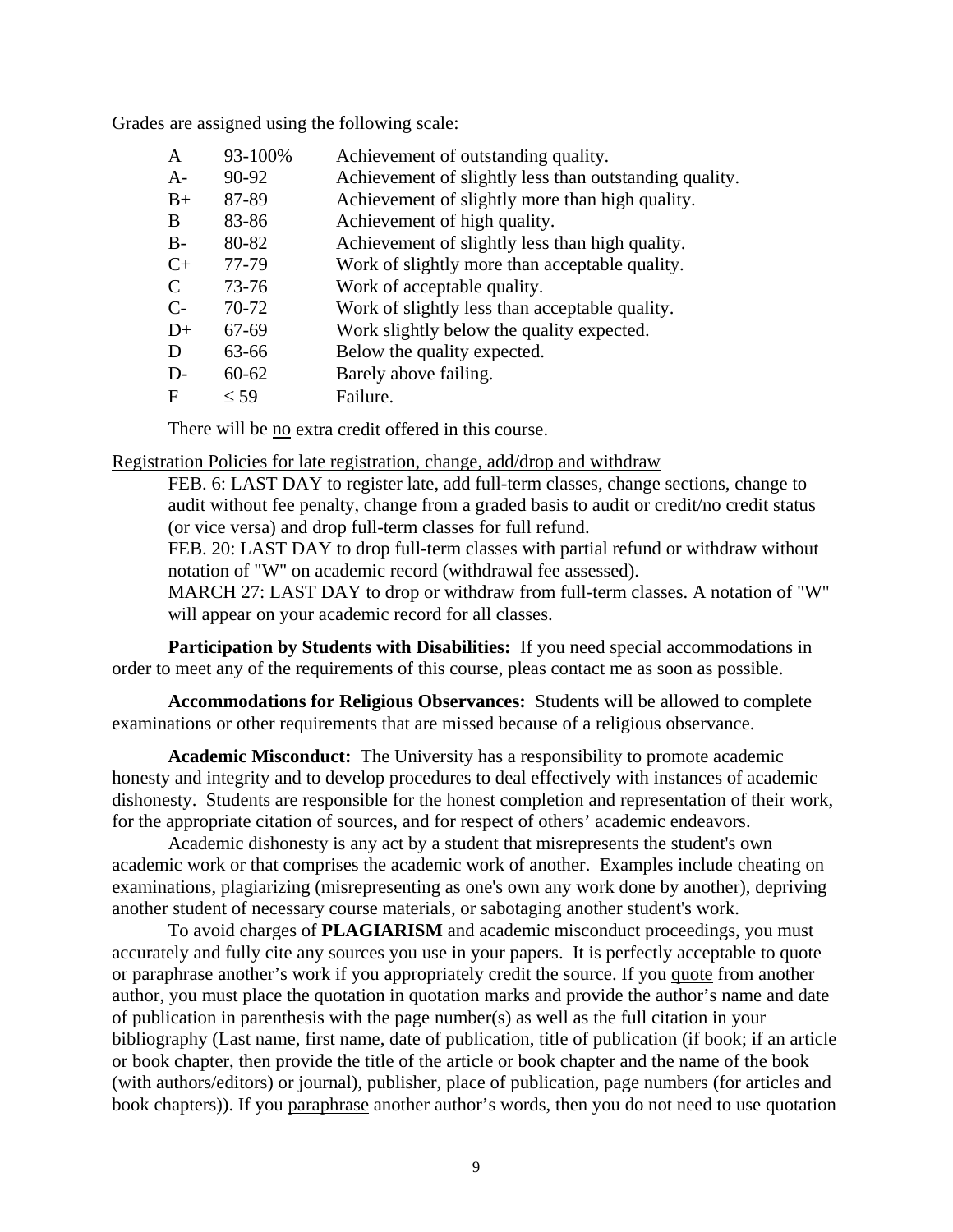marks, but you must still provide the author name and date of publication in parenthesis as well as the full citation in your bibliography. Please note that the papers in this seminar are intended to be your own critique of the readings rather than a descriptive paraphrasing of or long quotes from the contents of the readings.

**Complaint Procedures:** Students may direct complaints to the head of the academic unit or department in which the complaint occurs. If the complaint allegedly violates a specific university policy, it may be directed to the head of the department or academic unit in which the complaint occurred or to the appropriate university office responsible for enforcing the policy.

**Sexual Harassment:** Sexual harassment is reprehensible and will not be tolerated by the University. It subverts the mission of the University and threatens the careers, educational experience, and well-being of students, faculty, and staff. The University will not tolerate behavior between or among members of the University community that creates an unacceptable working environment.

**Incompletes:** An "incomplete" grade will be assigned only in extraordinary cases when unexpected conditions prevent a student from completing the requirements of the course within the term of enrollment. A notation of "incomplete" may be given in lieu of a final grade to a student who has carried a subject successfully until the end of a semester but who, because of illness or other unusual and substantial cause beyond the student's control, has been unable to take or complete the final examination or to complete some limited amount of term work. An incomplete is not given unless the student proves to the instructor that he/she were prevented from completing course requirements for just cause as indicated above.

**Financial obligation:** The submission of your registration form and your subsequent assignment to classes obligates you to pay the fee-tuition for those classes or withdraw your registration in writing no later than posted deadline (see Course Timetable).

 You should also be aware of services that are available to you at UW-M that help protect students and keep UW-M a safe place, such as the free escort service by the campus police at night.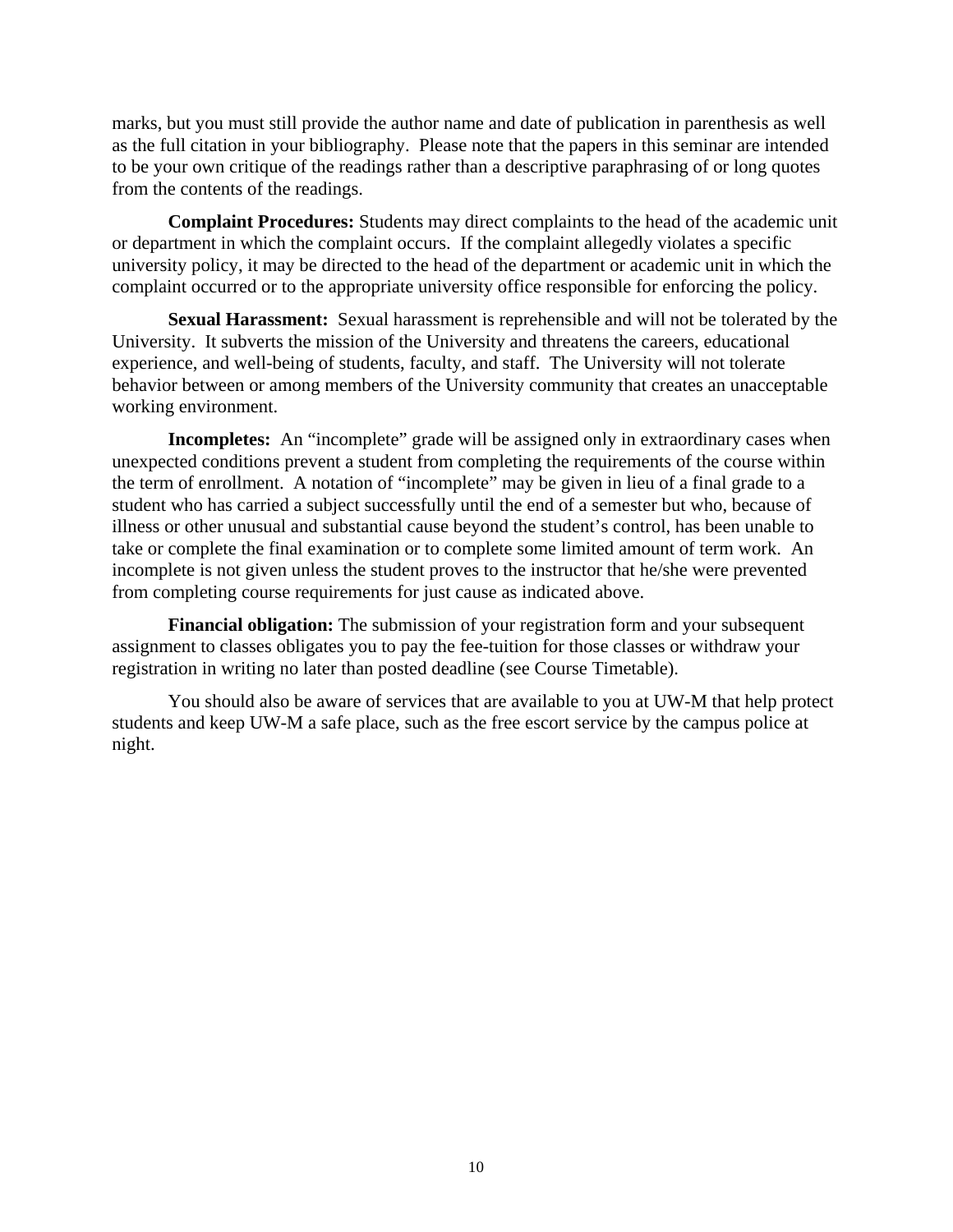# **Critical Reading**

Exerpted from *Reading Economic Geography* (2004) by T. J. Barnes, J. Peck, E. Sheppard, and A. Tickell (eds.), Malden, MA: Blackwell, pp. 7-9.

Here, we offer some tips about reading in a constructively critical manner. This may sound time consuming, but think for a minute about how much effort it took to *write* the article [or book chapter]!

- **Gain an overall sense of the argument.** Before reading an article [or book chapter] in detail, peruse the introduction and conclusion to get a sense of the research questions driving the scholarship, and the overall argument. A detailed reading will be more meaningful if you can situate it within this overall understanding.
- **Engage in a detailed initial reading.** Take detailed notes, jotting down major arguments advanced, and figuring out how the various parts of the article contribute to constructing the overall argument.
- **Learn the terminology.** Terms mean different things in different contexts, so it is important to know how they are used within economic geography. Make notes of terms you do not understand, and look them up on the Internet or in an encyclopedia or dictionary of human geography (such as the current edition of *The Dictionary of Human Geography* by R. Johnston, D. Gregory, and D. M. Smith (eds.), Oxford: Blackwell).
- **Pay attention to writing.** Think about the writing style of the author. What makes it effective, or ineffective? Is the style appropriate for the task at hand? Is the author trying to overwhelm you with fancy words, jargon, and obscure references, thereby undermining your ability to criticize the article, or is he or she adept at making complex ideas accessible and highlighting the most important points?
- **Contextualize the essay.** Determine how authors situate themselves. Which theoretical or philosophical perspective is being adopted? What kinds of research do the authors engage with, or ignore? How does the article fit within their trajectory of work (visiting authors' web sites often helps)?
- **Take little on faith.** Do not be satisfied with authors' renditions of others' arguments, or their interpretations of empirical material. Wherever possible, go back to the sources, and read critically the various inscriptions that the authors mobilize in support of their argument.
- **Engage in an internalist critique.** An internalist critique pays attention to how well authors achieve the goals they set for themselves. This is essential to any constructive critical reading. Since economic geography is such a diverse field, it is too easy to dismiss an article [or book chapter] for taking what you believe to be the wrong general approach, or for asking questions in which you are not interested. This kind of externalist critique (below) is important, but is insufficient. An internalist critique gives due respect to the author and the effort he or she invested. Based on your understanding of the article, how convincing is the overall argument? Is the theoretical argument rigorous, and the use of empirical evidence appropriate and convincing, with respect to the norms of the scholarship within which the article [or book chapter] is situated? If not, how could it be improved?